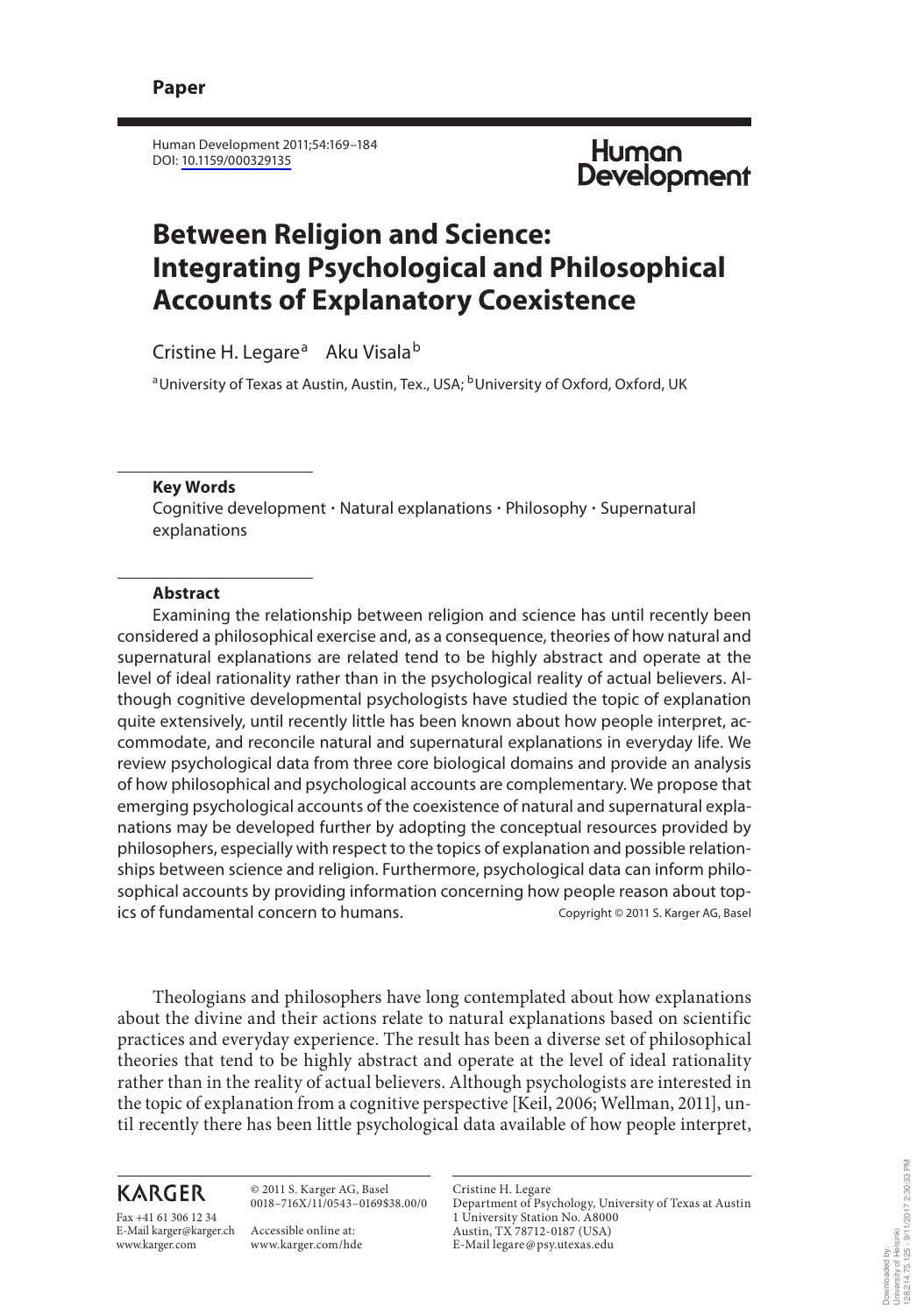accommodate, and reconcile natural and supernatural explanations in everyday life. Due in part to the emergence of the cognitive science of religion [Barrett, 2000, 2004; Boyer, 1994, 2001; Legare & Gelman, 2008; McCauley, 2000; Whitehouse, 2004] and related fields of cognitive anthropology [Sperber, 1996], this has begun to change.

 By examining the mutually informative connections between philosophical and psychological perspectives we hope to motivate interdisciplinary research on explanatory coexistence. Our proposal is twofold: first, we suggest that this emerging cognitive psychological research on explanatory coexistence may be developed further by adopting some of the conceptual resources provided by philosophers of religion; second, we claim that the psychological research can also inform philosophical accounts of the religion and science dialogue by shedding light on how people reason about topics of fundamental concern.

 We will begin by providing a brief overview of recent psychological studies on how both children and adults use natural and supernatural explanations with respect to several core domains of biological thought. We will then proceed to discuss the notion of explanation in natural and supernatural contexts and close with a discussion on different types of philosophical accounts of explanatory coexistence and how they relate to psychological research on this topic.

# **Psychological Accounts of the Coexistence of Natural and Supernatural Explanations**

 Although a well-established and influential body of research exists on the development of explanatory reasoning in natural domains [Frazier, Gelman, & Wellman, 2009; Gopnik & Schulz, 2007; Keil, 2006; Legare, Gelman, & Wellman, 2010; Legare, Wellman, & Gelman, 2009; Wellman, 2011; Wellman & Gelman, 1992], there has been much less systematic research on the development of explanation based on supernatural or divine powers from a psychological perspective [but see recent findings by Astuti & Harris, 2008; Barrett, 2000; Evans, 2001; Harris & Koenig, 2006; Legare & Gelman, 2008; Rosengren, Johnson, & Harris, 2000]. In particular, investigators have rarely asked whether, and more importantly, *how* religious and scientific explanations coexist in the minds of children and adults [but see Evans, Legare, & Rosengren, 2011; Evans, Rosengren, & Harris, in press].

 Legare et al. [under review] have recently reviewed psychological studies on explanatory coexistence in three different domains: origin of species, the causes of illness, and the nature of death. They claim that these are fruitful domains for studying the coexistence of natural and supernatural explanations for several reasons. First, both natural and supernatural explanations for phenomena in these domains are prevalent across cultures. As a consequence, it is quite common that individuals have access to both kinds of explanations for phenomena in these domains. Second, these domains are associated with strong emotions and existential anxieties. Questions about origins concern how we understand ourselves and our relationship to the rest of the natural world; illness and death concern feelings of loss and mortality. Finally, investigating explanatory coexistence in these domains is informative because it requires invoking causes that are outside our everyday experience. Whether it be the supernatural influence of a witch or the work of a microorganism such as a virus, the workings of these hidden factors are invisible to the people involved.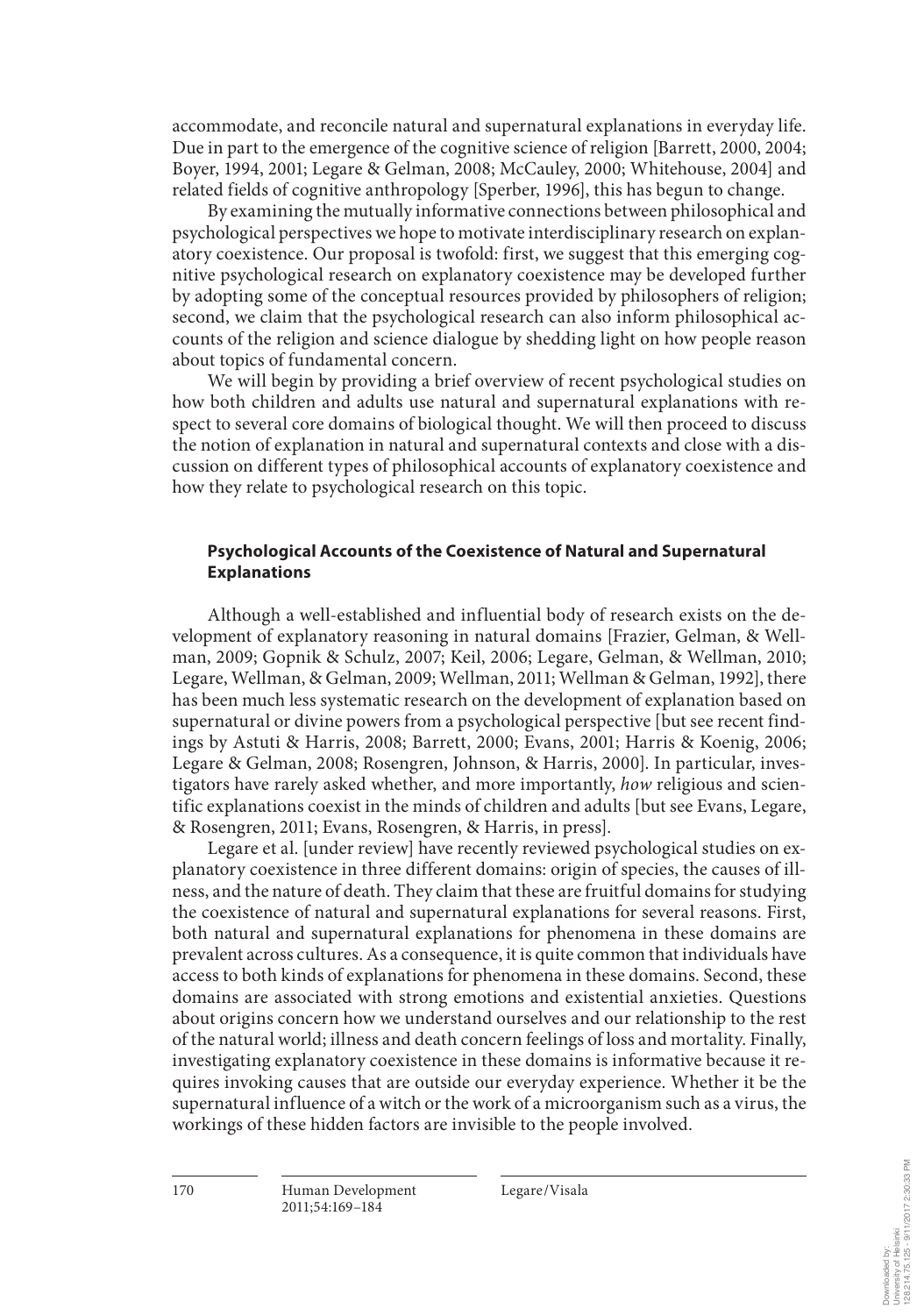Converging developmental data from diverse cultural contexts strongly suggests that natural explanations involving natural or scientific causes and supernatural explanations involving divine or religious causes are used by the same individuals to interpret the same to-be-explained phenomena. Further, Legare et al. [in press] proposed that people have three different ways of using these explanations to explain the same phenomenon that vary in the degree to which they are integrated: *targetdependent thinking*, *synthetic thinking* , and *integrated thinking* .

## *Target-Dependent Thinking*

 In target-dependent thinking, natural and supernatural explanations remain relatively distinct but are used to explain different aspects of a given phenomenon, depending on the particular mode of response or kind of causal attribution. In response to a request for an explanation for a single event, two kinds of explanations are proposed and applied to distinct aspects of the event.

 The analysis of death concepts in Spain, Mexico, and Madagascar provide evidence for the use of target-dependent thinking. Cross-cultural and developmental data indicate that both children and adults endorse biological and religious conceptions of death [Astuti & Harris, 2008; Harris & Giménez, 2005] and are sensitive to contextual information and the narrative context in their explanatory attributions when doing so. For example, when presented with a narrative highlighting the biological aspects of death (e.g., the unsuccessful efforts of doctors to save a dead person), both children and adults are likely to assert that living functions, and particularly bodily functions, have ceased. In contrast, when presented with a narrative highlighting the spiritual aspects of death (e.g., a religious figure or ceremony), respondents are likely to assert that living functions, and particularly spiritual or mental functions, continue.

 Similarly, in the case of reasoning about origins, target-dependent thinking is evident when an evolutionary framework is recruited to explain the origin of nonhuman species whereas a theistic framework is recruited to explain the creation of human beings. In a Gallup Poll [2007], 24% of the United States public endorsed the idea that 'humans evolved from earlier forms of life' *and* 'that humans were created in their present form … within the past 10,000 years.' One way to address this ambiguity is to claim that whereas other biological species evolved, humans were created. This claim, being somewhat close to what is usually called progressive creationism or 'old earth creationism,' is shared by about 30% of adolescents and adults in the United States [Evans, 2000, 2001]. Moreover, explanations of evolutionary origins are more likely to be assigned to animals that are taxonomically distant from humans [Evans, 2008].

 In the domain of serious illness, target-dependent thinking is evident in sensitivity to contextual information. For example, in research on the coexistence of biological and witchcraft explanations for AIDS in South Africa, when information about supernatural risk factors was present (e.g., witchcraft attack), more supernatural than natural explanations were provided. Conversely, when biological risk factors were present, the opposite pattern was found [Legare & Gelman, 2008].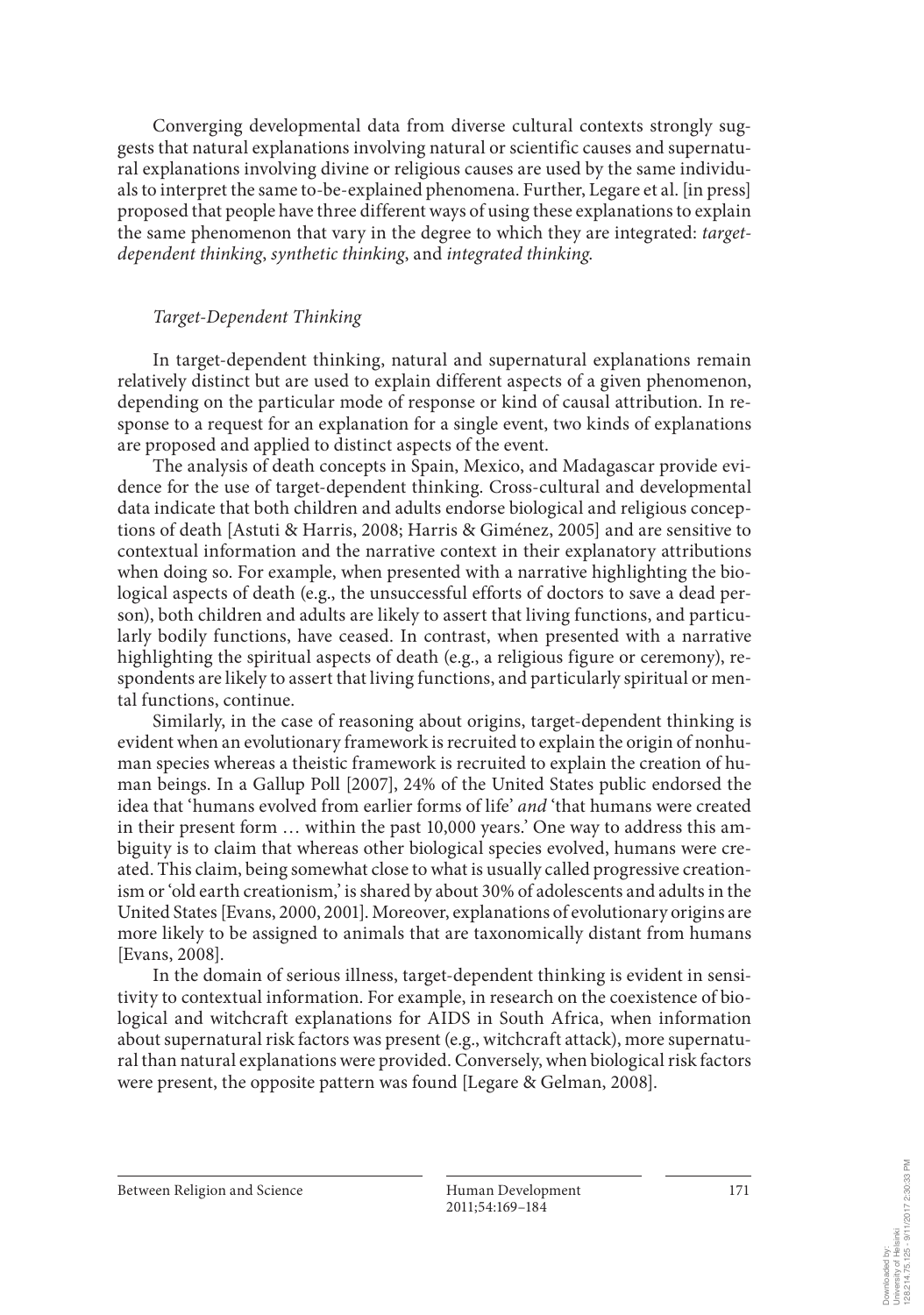# *Synthetic Thinking*

 In synthetic thinking, natural and supernatural explanations are used in a dual fashion to explain the same aspects of a given phenomenon [Vosniadou, Vamvakoussi, & Skopeliti, 2008]. Two different causes may be combined into a single explanation. These combined explanations involve a loose integration of natural and supernatural causes, but without detailed consideration of how they would interact.

 In the domain of serious illness, synthetic reasoning accommodates multiple explanatory systems, though not in a clearly integrated manner (i.e., it is not clear what role each domain plays). Research in a variety of different cultural contexts has demonstrated that both biological and supernatural explanations are recruited to explain illness. For example, research with Euro-American, Vietnamese-American [Nguyen & Rosengren, 2004], South African [Legare & Gelman, 2008], and Indian populations [Raman & Gelman, 2004] has shown that individuals reason about illness using a mixture of biological and magical or supernatural causes of illness. The results suggest, and Legare et al. [in press] claim, that although biological causality is the dominant form of reasoning about illness across the different ages and cultural groups, supernatural causes are also invoked across diverse age and cultural groups.

# *Integrated Thinking*

 Finally, Legare et al. [in press] proposed another kind of thinking that is more integrated than target-dependent or synthetic thinking because it incorporates natural and supernatural explanations into one single explanation. *Integrated thinking* is characterized by the explicit reconciliation and integration of natural and supernatural explanations by using different types of explanations for different levels of explanation.

 One of the ways individuals reconcile natural and supernatural explanations for the origins of species is to integrate these explanations into a single causal chain, as in theistic evolution [Evans, 2008]. In this model, common among nonfundamentalist theologians [Scott, 2004], God becomes the distal or final cause of evolutionary change by setting up the natural laws that are designed to produce life eventually. This contrasts with the creationist account in which God directly creates the original species found on earth. In the domain of serious illness, there is a similar pattern: the proximate cause is identified as a biological risk factor (e.g., unprotected sex), whereas the final cause is believed to be supernatural (e.g., witchcraft; witches are believed to be capable of distorting one's sense of good judgment or putting an AIDSinfected person in one's path).

# **Contextual Factors and Individual Differences**

 The ways in which people use natural and supernatural explanations are quite flexible and context sensitive. Legare et al. [in press] suggested that people engage in all three kinds of coexistence thinking (i.e., target-dependent, synthetic, and integrated) depending on the context: contextual information, cultural input, and the difficulty of reconciling both kinds of explanations influence the interpretive frame

University of Helsinki<br>128.214.75.125 - 9/11/2017 2:30:33 PM 128.214.75.125 - 9/11/2017 2:30:33 PMUniversity of Helsinki Downloaded by: Downloaded by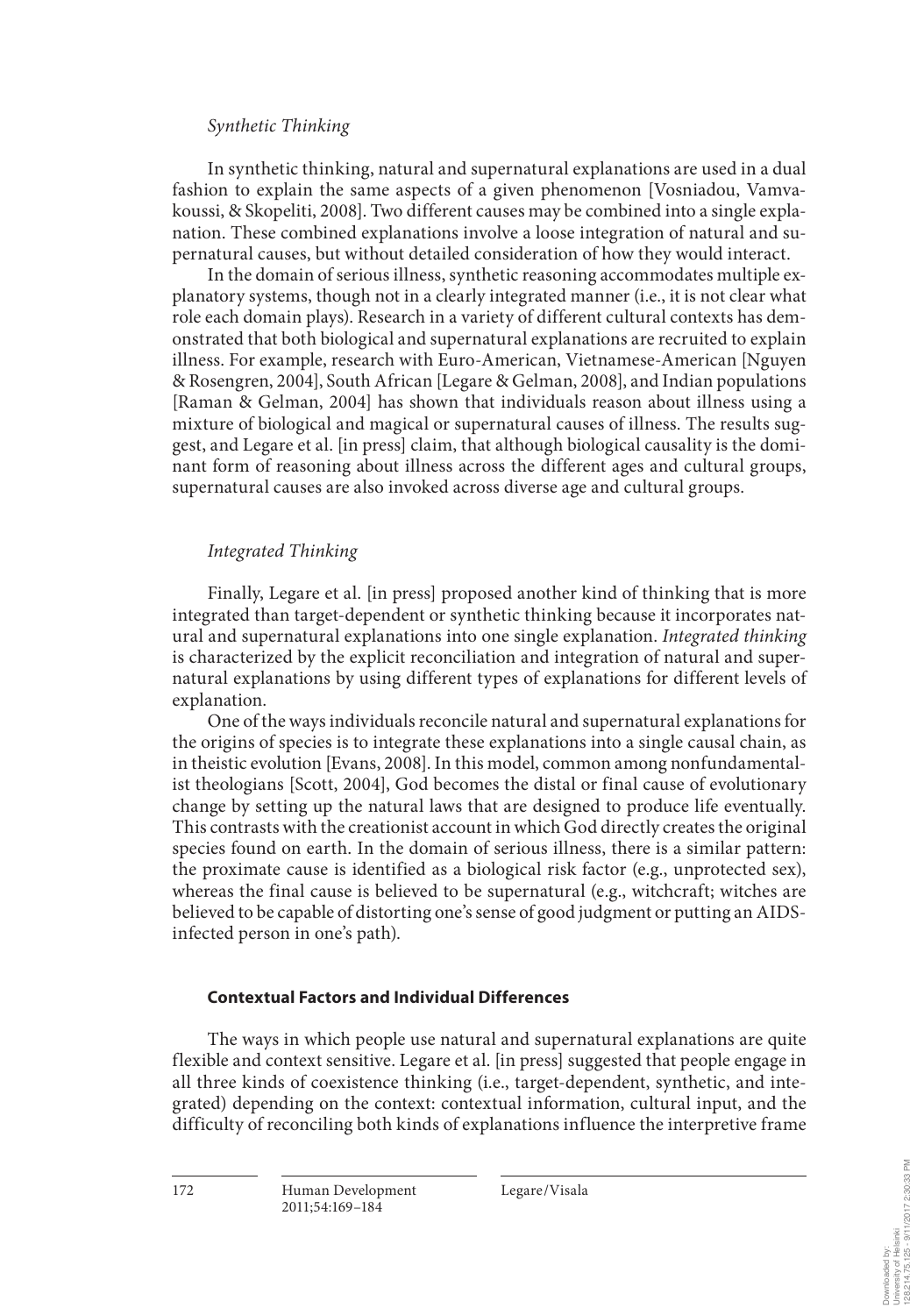of a particular event and subsequent attempts to achieve explanatory coherence. Moreover, they argued that access to multiple explanatory frameworks is a universal psychological experience, and resolving conflicts between multiple explanatory systems is a general cognitive challenge. Their claim is that age and experience coupled with language and contextual influences operate at a relatively global level to influence the normative reasoning patterns within particular groups or cultures.

 Legare et al. [in press] also speculated about why an individual might engage in one or the other of the previous three kinds of coexistence thinking. One possibility is that some kinds of coexistence thinking may require more cognitive effort to reconcile views that seem to be in direct competition or even incompatible. For both children and adults, they suggested that perceived conflicts or tensions between explanatory systems might trigger the effort to create a more coherent and integrated belief system. But even in these cases, the kinds of explanations used are clearly dependent upon what an individual is exposed to in his or her family of origin and broader culture.

 The psychological data do not support the claim that, when available, natural or scientific explanations replace supernatural or religious ones. Instead, Legare et al. [under review] concluded that increases in knowledge, education, and technology do not inevitably lead to the replacement of supernatural explanatory systems. They concluded that (a) instead of abandoning supernatural explanations in situations of conflict with scientific or natural explanations, people find ways to accommodate supernatural explanations by sometimes integrating and sometimes separating them from natural explanations, and that (b) supernatural reasoning seems to be a general feature of human cognition.

 There are numerous questions and issues of a theoretical or conceptual nature that one could address concerning the studies just described. First, one of the implications of these studies is that people combine natural and supernatural explanations in a number of intriguing ways. This raises the more general question of how explanations of different kinds are related to one another. To address this, we introduce (briefly) some distinctions that make a more detailed classification of explanations possible. The second issue we will address is the question of how the psychological data about different types of reasoning relate to philosophical categories of possible relationships between religion and science. We examine this issue by discussing several different philosophical models on this topic, which distinguish different types of explanatory coexistence. In the next section, we will focus on the former issue and subsequent sections are reserved for the latter.

#### **The Structure of Explanations**

 This section raises questions about the ways in which psychological studies conceptualize religious and scientific explanations and will provide a more detailed way of understanding explanations. The way that we discuss natural and supernatural explanations implies that we conceptualize religion and science in this article as sets or systems of beliefs. This is indeed the case, but we will openly acknowledge that there are many aspects of science and religion that do fit into our framework: religion and science can be seen, for example, as shared practices of certain communities or ways of achieving certain kinds of knowledge.

Between Religion and Science **Human Development** 173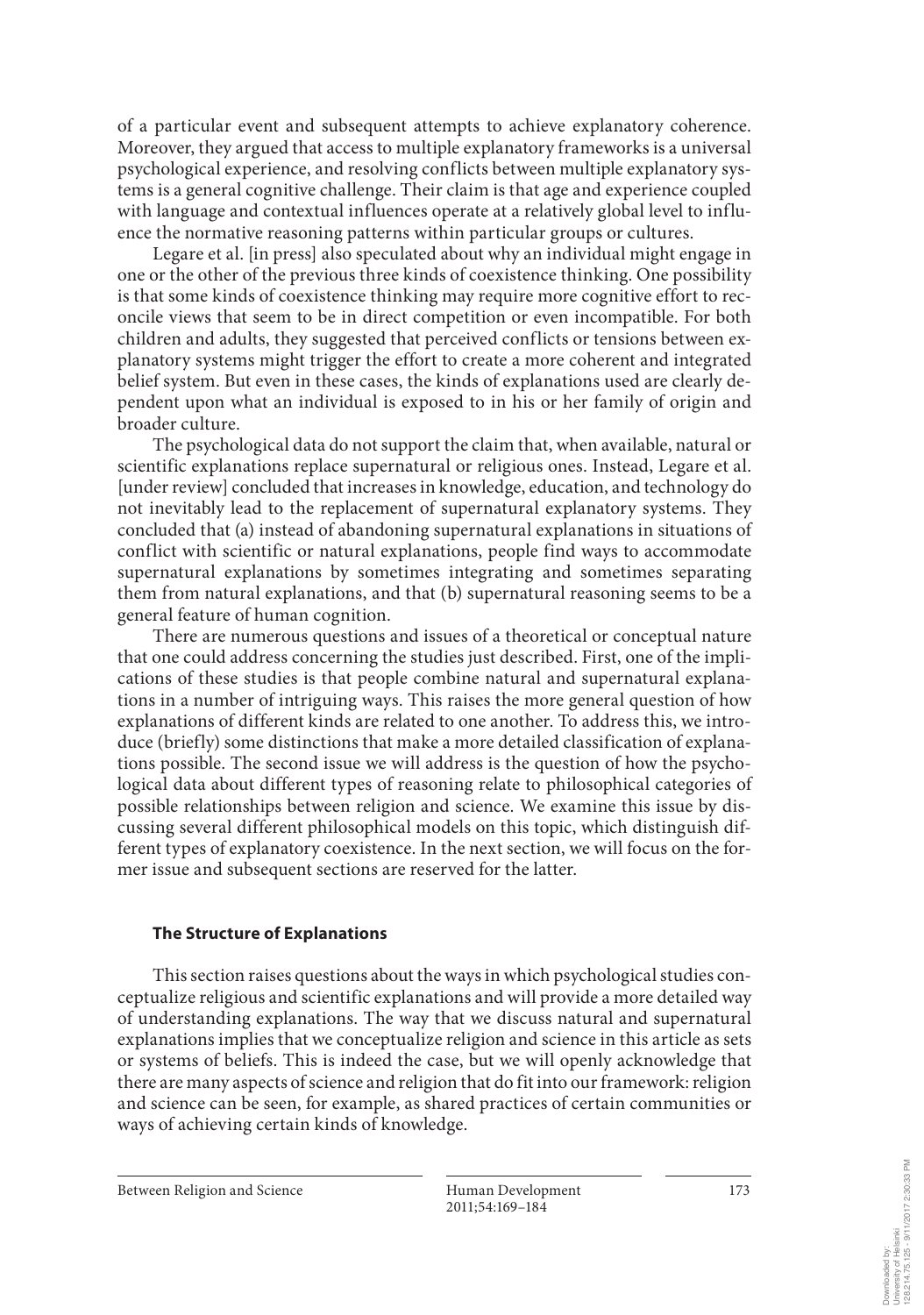Generally speaking, we should be careful when labeling beliefs as simply natural as opposed to supernatural or scientific as opposed to religious. Notably, we do not have access to universally agreed upon definitions for 'natural' and 'supernatural' any more than we have watertight definitions for the categories of 'science' and 'religion.' Although multiple definitions for natural and supernatural have been proposed, for the present purposes, we accept the following somewhat simplified definitions. Natural explanations refer to entities and relations that are confined to 'the spatiotemporal universe of physical entities together with any entities that are ontologically or causally reducible to those entities' [Draper, 2005, p. 278]. Conversely, supernatural explanations invoke entities and relations that are outside the natural world, have influence or produce effects in the natural world and cannot be seen, discovered or inferred by scientific methods [Flanagan, 2006]. It follows from these definitions that scientific explanation is a subcategory of natural explanation whereas religious explanation is a subcategory of supernatural explanation. Furthermore, these definitions allow us to map philosophical typologies of the relationship between science and religion onto the psychological typologies of different relationships between natural and supernatural explanations. As we pointed out in the previous section, the psychological data suggest that people combine natural and supernatural explanations in different ways from separation to close integration. In what follows, we will suggest that beliefs about causes are highly complex and that when reasoning about natural and supernatural explanations people readily exploit this.

 We approach this issue by asserting that both natural and supernatural explanations can be understood as answers to questions. Usually these questions pertain to how something was possible, how it happened or why it happened. Moreover, such questions are normally answered by presenting a cause, a set of causes, or a causal mechanism of some sort [Garfinkel, 1981; van Fraassen, 1980]. We understand causes in this context in a very broad way including intentional states (such as beliefs and desires) and actions and behaviors of natural and supernatural entities. The distinction between intentional and nonintentional explanations is important and we will return to this later. What we want to claim here is that we can understand explanations as beliefs about causes of things. Explanations can be beliefs about how things work in general, what caused one single event, or what kinds of causes different event types in general have. Explanations such as these are crucial for human beings: hey help us figure out what to do and how to navigate and control the world.

 Explanations in general are not easily related to one another because they have implicit connections to other beliefs and their interpretation depends strongly on the context and prior knowledge. So what kinds of components do explanations normally have? With respect to any given explanation, we can ask the following questions: (a) What is being explained *(explanandum)*? (b) What is the explanation *(explanans)*? (c) What is the way in which the *explanans* explains the *explanandum*? We can see from these questions that an explanation consists of two parts: there is the explanans, that which explains, and the explanandum, that which is explained. There is also the relationship between the two, which provides us with the connection between the explanandum and the explanans.

 Each component of an explanation can be conceptualized in different ways. Both the explanandum and explanans might be a single event, an event type, a dis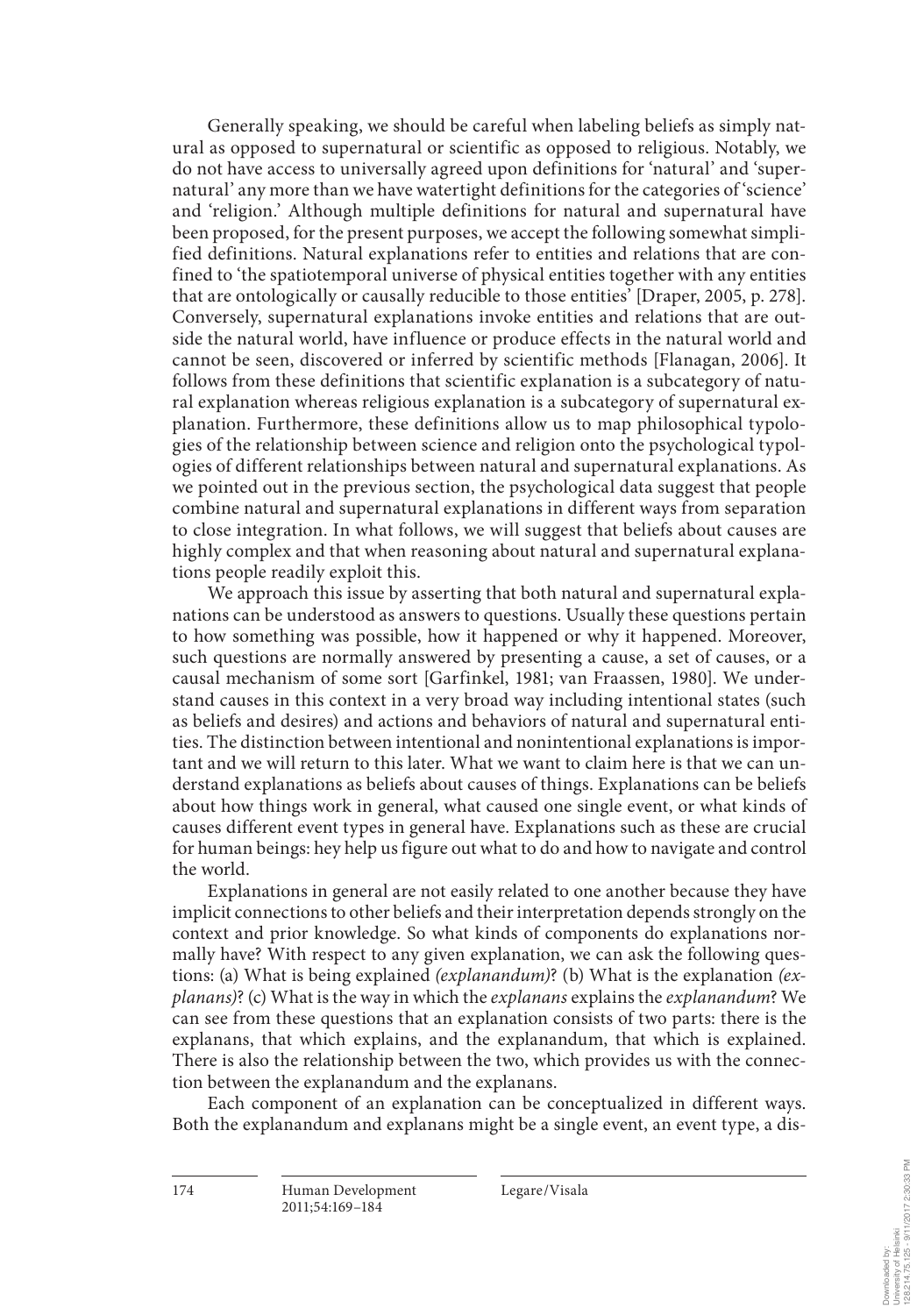position or a general tendency. In cases in which both explanandum and explanans are events, it is normal to talk about singular causal explanations. Scientific explanations, however, are rarely like this; rather they make claims about different event types ('X types of food cause cancer') or causal mechanisms ('the vase broke when I dropped it because its physical structure is  $Y'$ ). Finally, the ways in which the explanandum might explain the explanans are diverse. There might be a uniform (lawlike) connection between two singular events across different contexts (which is the ideal many physical scientists aim to achieve) or the connection could be probabilistic or statistical as in the previous example of some types of foods causing cancer. Recently, philosophers of science and psychology have also proposed highly developed forms of constitutive and mechanistic explanations [e.g., Craver, 2007; Cummins, 2000].

 This highlights the fact that explanations are closely linked to beliefs about the nature of the explanans and explanandum. Any given explanation only explains its explanandum under a certain description. Another way of putting this is to say that the explanandum is not a simple object at all. Many philosophers who have made this argument [e.g., Garfinkel, 1981; Hitchcock, 1996; van Fraassen, 1980; Woodward, 2003] have pointed out that when we explain things we conceptualize the explanandum phenomenon with respect to different alternatives or contrasts. The problem is that these conceptualizations are usually implicit rather than explicit, which makes relating beliefs and causes difficult.

 Consider the following famous example [Garfinkel, 1981]. The bank robber named Willie Sutton was serving time in prison and the prison chaplain, with the intention of reforming him, asked him why he robbed banks. Sutton replied: 'That's where the money is.' The chaplain was not pleased with this answer, because he was asking about something else. What was it? The chaplain and Sutton want an answer to a linguistically identical question but what they are actually explaining is quite different. The prison chaplain wants to explain why Sutton robs in general, whereas for Sutton the issue is why banks are better places to rob than some other places. When these implicit contrasts are made explicit, different aspects of the explanandum phenomenon arise and two explanations that might otherwise look the same turn out to be explaining different things. If we believe that Sutton robs banks because that is where the money is and you believe that Sutton robs banks because he makes poor life choices, we are both right. Simply put, our explanations neither support nor undermine each other because they have a different explanandum.

 The previous analysis of how explanations work sheds light on the findings of Legare et al. [in press]. The coexistence of seemingly similar natural and supernatural explanations is made possible by the fact that in the minds of individuals they have different contrasts. With different contrasts in mind, one can say that illness is caused by a viral infection and witchcraft at the same time: viral infection explains how it happened (with respect to causal mechanism) whereas witchcraft explains why it happened to you instead of someone else or why it happened to you now rather than some other time. This interpretation is in line with the results of Legare et al. [in press] who drew attention to the flexibility of supernatural and natural explanations. Different contexts and priming might influence the kinds of explanations that people give in particular situations by changing the implicit contrasts that people have in mind.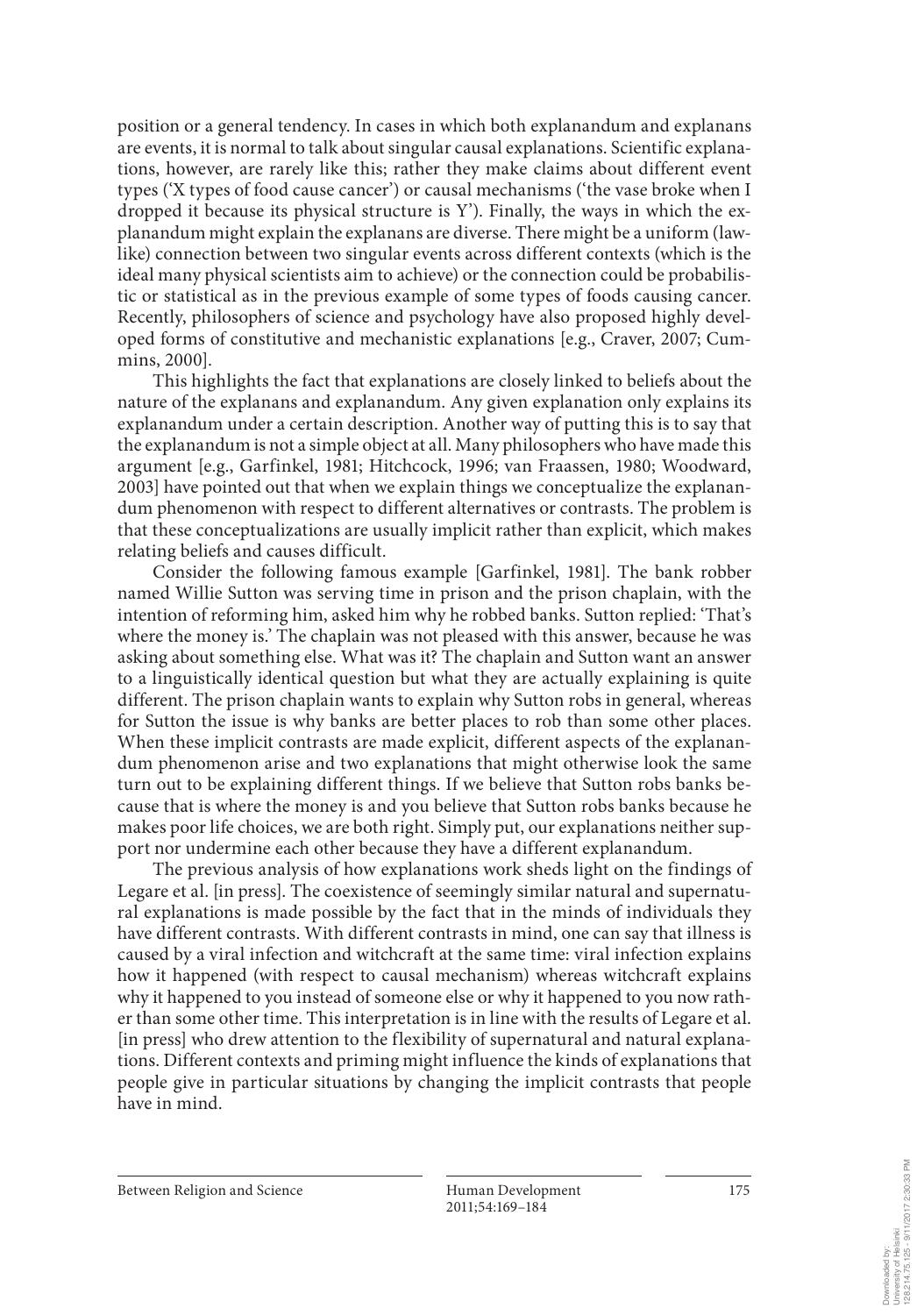#### **Types of Coexistence: A Philosophical Perspective**

 In this section, we consider how the psychological data on different types of coexistence thinking relate to philosophical categories of potential relationships between scientific and religious explanations. We examine this issue by introducing several different philosophical models that distinguish different types of explanatory coexistence.

 Before we proceed, we should note that we are now moving from psychological into philosophical territory. Empirical approaches (such as the psychological studies described earlier) and philosophical approaches to the issue of coexistence are different in one very important respect: empirical approaches focus on how people actually reason whereas philosophical approaches are concerned with how people should reason in order to be rational.

 In other words, empirical approaches seek to describe and explain why people reason about supernatural and natural explanations as they do; philosophical approaches examine how people should reason about these things and bring in normative components, such as different theories of what rationality consists of. This is an important distinction because the following types of possible relationships between science and religion include normative and not just descriptive components.

 In recent philosophical and theological literature, one can find multiple ways of relating science and religion to each other. The starting point is usually the fourfold typology of Ian Barbour [1972, 1998]. According to Barbour, there are four types of science and religion relationships: (a) total conflict, (b) independence, (c) dialogue, and (d) integration. This typology is useful because it is intuitively appealing. The idea is that science and religion are two independent belief systems that can be either in conflict, totally independent of each other, in dialogue with each other but remaining relatively autonomous or fully integrated into one explanatory system.

 Based on the criticisms of Barbour's typology [e.g., Haught, 1995; Stenmark, 2004], we follow Stenmark's [2004, 2010] simplified typology: (a) total conflict, (b) independence, and (c) reconciliation. The reconciliation model has several subtypes depending on the object and strength of reconciliation (i.e., conservative, traditional, liberal and constructivist reconciliation).

# *Total Conflict*

 The total conflict model claims that the coexistence of religious and scientific explanations is not possible; according to this model, there is an irreconcilable chasm between science and religion. Religion and science are comprehensive and conflicting explanatory systems competing for the same explanatory territory. Not only is there almost complete overlap of content, but the contents of religious and scientific beliefs are contradictory to the extent that religious and scientific beliefs can only be held at the same time on the threat of irrationality. If one wants to remain rational, one must always choose between a religious and a scientific set of beliefs [e.g., Dawkins, 2006; Dennett, 1995, 2006; Wilson, 1998]. However, it is important to note the strong assumption underlying the total conflict model. It assumes that scientific beliefs and religious beliefs are about the same things, that is, they represent the same phenomena but in contradictory ways. If this were not so, talking about irreconcil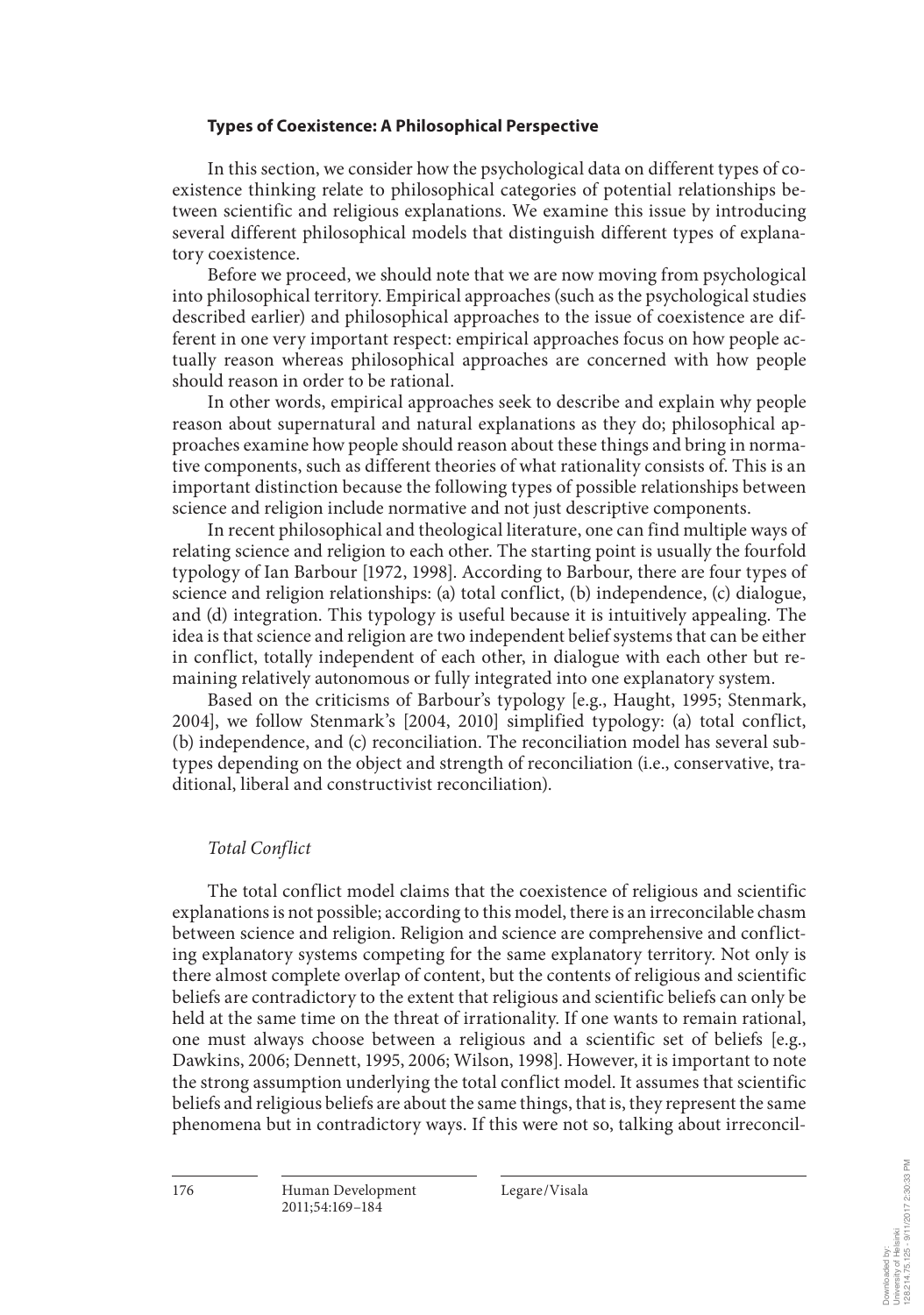ability would make little sense; if religious beliefs and scientific beliefs represented different parts or aspects of the world, their content would not overlap and thus there would be no conflict.

 It is clear that the psychological data described earlier do not support the total conflict model as a description of what typically happens at the level of individual psychology. People rarely consider natural and supernatural beliefs as mutually exclusive. However, this is not a logical argument against the total conflict model. We have already introduced the difference between normative and descriptive approaches. It suggests that if the total conflict model were accurate, then it would follow that human beings reason in ways that are suboptimal from a rational perspective. All attempts to reconcile natural and supernatural explanations will inevitably fail, because coexistence is not possible from a rational perspective. The psychological data also highlight the practical difficulty of the total conflict model. If supernatural reasoning is a fundamental part of human cognition, then upholding the total conflict model requires considerable reflective cognitive effort. This makes the total conflict model (and subsequent atheism) difficult to transmit and learn – a claim already made by Justin Barrett [2004].

#### *Independence*

 The independence model is the opposite of the total conflict model and claims that religious and scientific beliefs can coexist because they are in principle different: they address different things in different ways and have no logical consequences with respect to one another. Arguments for the independence model can be made in many different ways. One can argue, for instance, that scientific explanations deal with the perceived physical world whereas religious explanations are about something beyond any possible shared experiences, such as the value or the meaning of the cosmos, the transcendent God, or private and existentially meaningful experiences [e.g., Phillips, 2008]. Similarly, some argue that religious explanations are not explanations that should be understood in any kind of causal or scientific terms. Instead, religious 'explanations' address the meaning and value of things [e.g., Gould, 1999]. Finally, many have claimed that religious beliefs serve a different function in people's lives than scientific ones: scientific and natural explanations help us to control and understand the natural and physical world whereas religious beliefs help us to deal with existential anxieties [Lindbeck, 1984].

 Although one might first think that the results of Legare et al. [in press] point towards the independence model, this is not necessarily the case. Their data provided compelling evidence that people often integrate natural and supernatural explanations to explain the same event as in the case of integrated thinking. Additionally, people often assume that supernatural entities and forces causally bring about events in the natural world instead of 'explaining' their value or meaning as the independence model suggests. In cases of perceived conflict, for example, a conflict between claims about natural and supernatural causes of illness, the advocate of the independence model would claim that the conflict is only an illusion. Supernatural explanations of illness do not explain illness in a causal way, but rather they address its meaning for human life. But, as the psychological data indicated, this does not capture many of the ways in which people reason. Instead,

Between Religion and Science **Human Development** 177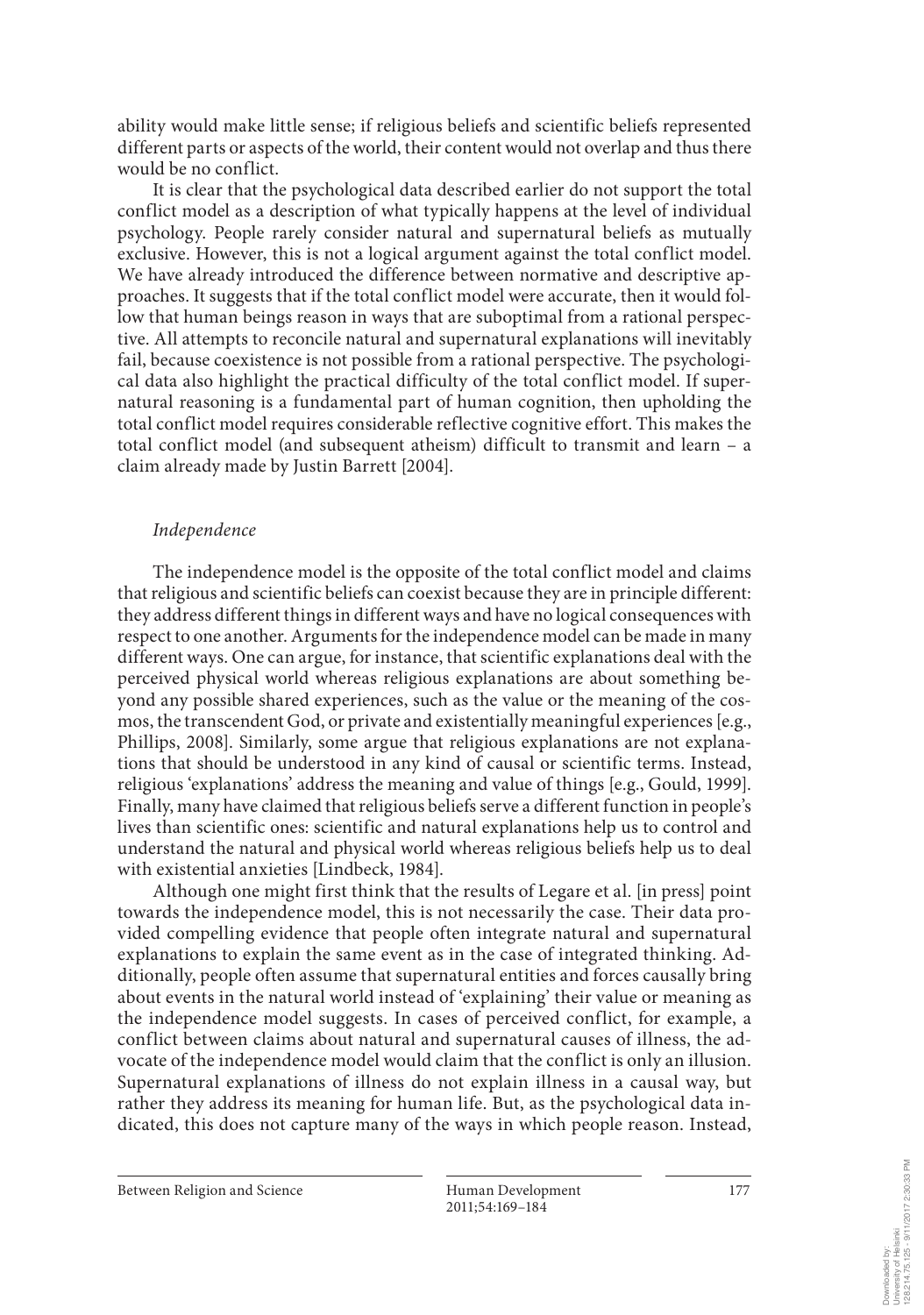people appear to modify the explanandum or adjust the way in which supernatural causes explain their effects in order to keep supernatural explanations causal. Meaning and value might, therefore, be a by-product of supernatural explanations, but people do in fact often understand religious explanations as causal explanations that can, in principle, be used in the same capacity as natural ones. To put the point in more philosophical terms, people hold onto a realist interpretation of religious claims and explanations; the supernatural does not just give meaning or value to the natural world, but can have genuine causal effects. Although the psychological data do not rule out the use of an independence model to reason about natural and supernatural explanations, it is clear that they do not support the independence model exclusively.

#### *Reconciliation*

 We have examined how both the total conflict model and the independence model receive little support from psychological data. What we want to suggest in this section is that the third philosophical model, the reconciliation model, fits well with the psychological data. According to this model, religion and science can overlap to some extent but nevertheless coexist; religion and science are neither totally independent of each other (as the independence model suggests) nor are they necessarily in irreconcilable conflict as the total conflict model claims. Instead, there are areas of overlap. Philosophical models range from almost complete overlap and integration to overlap in relatively marginal areas. In areas of overlap, there can be harmony or conflict. If there is harmony, scientific and religious beliefs in that area complement each other. If there is conflict, either scientific or religious beliefs (or both) must be revised. The second point reveals why there are two subtypes of the reconciliation model: when science and religion overlap, in addition to the possibility of conflict, there is a possibility of harmony and mutual support. Therefore, we must distinguish between *supportive reconciliation* and *reformative reconciliation*. It is good to remember the possibility of supportive reconciliation since the coexistence of religion and science is often conceptualized primarily as a lack of conflict. Supportive reconciliation can take the shape of confirmation and support (when scientific claims provide evidence for religious claims or vice versa) or harmony (when scientific claims and religious claims say the same thing or vice versa). For our purposes, we will not elaborate on the supportive reconciliation model and focus instead on the reformative reconciliation model, because it addresses issues similar to the ways of thinking discussed by Legare et al. [in press]. Those who endorse ideas related to the reformative reconciliation model suggest different ways of dealing with conflicts in areas of overlap. There are at least four versions of reformative reconciliation depending on the strength and object of reformation.

 According to *conservative reconciliation*, religious beliefs are always given priority when a conflict arises with scientific or natural explanations. This view, exemplified by many creationists, does not entail the rejection of scientific beliefs in general, but rather their reformulation on the basis of religious beliefs if a conflict should arise. In the case of the origins of species, the creationist claim is that scientific beliefs about this topic are wrong and need to be revised. In other words, the conservative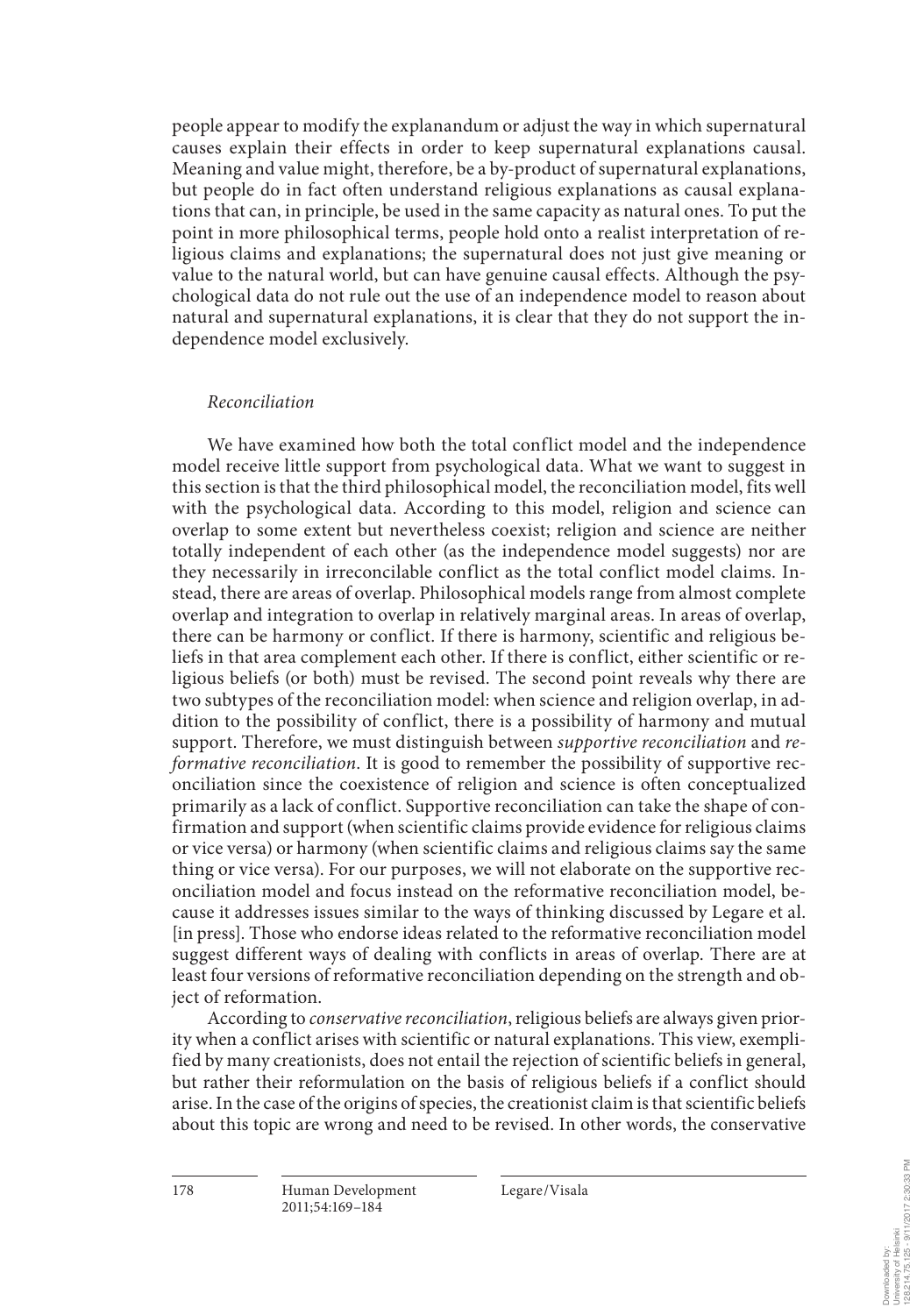reformer holds religious beliefs approximately true and trustworthy and not subject to reinterpretation, whereas conflicting scientific beliefs are subjected to reinterpretation. Notice, however, that the creationist is not an advocate of the total conflict model: there is (in principle) no conflict between religion and science and thus religion should not replace science.

 This point highlights the fact that supernatural beliefs are almost always mixed with natural and scientific explanations. Natural and supernatural beliefs are not completely separate 'systems' of beliefs at the level of individual psychology. This is the reason why we should not be surprised about the fact of explanatory coexistence among creationists or other fundamentalists: they do not (typically) propose that God directly explains everything. Coexistence is controversial only if we (implicitly) assume that the total conflict model is true.

 Target-dependent thinking is consistent with conservative reconciliation. By separating the explanandum of natural and supernatural explanations, religious explanations can operate as genuine causal explanations without any fear that the existence or nature of supernatural entities is threatened. Synthetic thinking is also compatible with conservative reconciliation. In synthetic thinking, a person reconciles natural and supernatural explanations by adding additional beliefs about the 'mysteriousness' or intractability of supernatural causes.

 According to *traditional reconciliation*, in situations of conflict or tension religious beliefs can indeed be reinterpreted to some extent, but not deeply. For the traditionalist, both religious and scientific belief systems will maintain their core beliefs, but it is possible and sometimes necessary to reformulate or reinterpret either one (or both). Many scientist-theologians [e.g., McGrath, 2006, 2009; Polkinghorne, 1998, 2008] and philosophers [e.g., Swinburne, 2004] argue along these lines and defend highly integrated forms of reconciliation (e.g., theistic evolution with respect to biological origins and physical fine-tuning as its basis). There is also the possibility of prioritizing natural and scientific explanations over religious explanations, which we call *liberal reconciliation* . For the liberal reformer, the starting point is always the given set of scientific beliefs. In his view, it is religion that has to accommodate scientific beliefs rather than vice versa – an attitude that might lead the proponents of this model to depart strongly from traditional interpretations of religious belief systems [e.g., Kauffman, 2004; Peacocke, 2004].

 What Legare et al. [in press] called integrated reasoning comes very close to both traditional and liberal reconciliation (depending on what is being prioritized). In integrated reasoning, the subjects attempt to find a way to revise their scientific and religious beliefs in such a way that no conflict in a given topic emerges. Further, the integrated thinkers can attach their religious and scientific explanations to a larger set of beliefs of how their religious claims are reconciled with their scientific and natural claims, such as in the case of theistic evolution.

 Finally, there is an extreme form of reconciliation that seeks to reformulate or at least radically reinterpret both traditional religion and modern science. According to this *constructivist reconciliation* that takes its inspiration from deconstructivist and postmodern philosophies, both religious and scientific explanations need to be understood as radically human constructs. Both science and religion are attempts to further the interests and exhibit only the will to power of some particular social group [e.g., Cupitt, 1986]. Some representatives of this approach go even further and claim that even the world itself is a human creation so there is no truth to be had.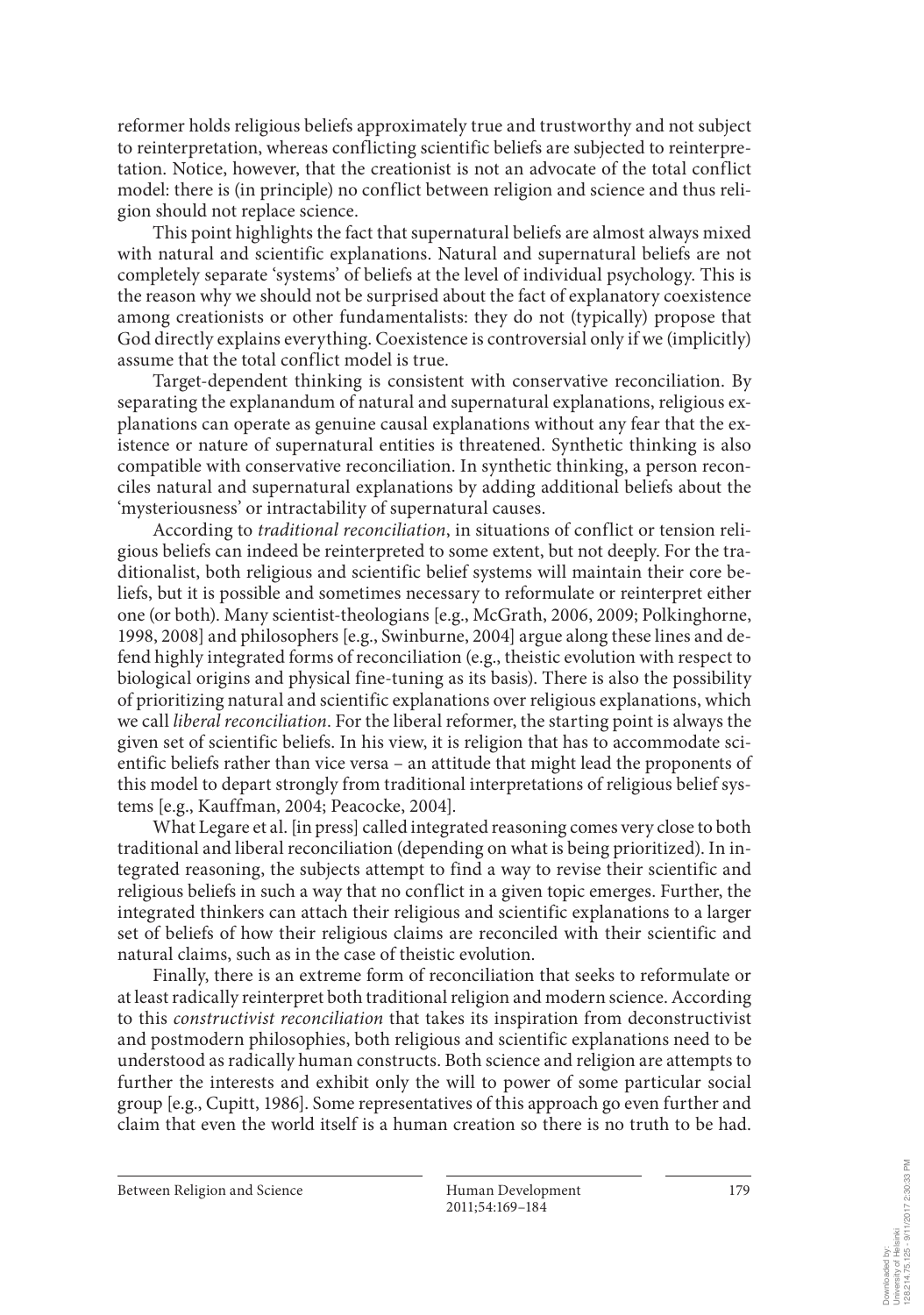Nor is there any rationality: we have no reasons to prefer some way of forming and giving evidence to beliefs over another with respect to their ability to reach truth. Strong forms of this model merge with the independence model as both claim that after the radical reinterpretation of the notions of 'truth' and 'rationality' there is no point in talking about possible conflict or harmony. The psychological data suggest, however, that this type of reconciliation is rare, possibly because of the highly counterintuitive scepticism involved.

 We propose that the psychological data on the coexistence of natural and supernatural explanations primarily support the conservative reconciliation model or the traditional and liberal models. Target-dependent and synthetic thinking are consistent with the conservative reconciliation model whereas integrated thinking is consistent with either the traditional or liberal reconciliation models.

#### **Conclusions and Recommendations**

 Based on this review, we would like to draw several conclusions and provide some recommendations. First, the topic of rationality is important to consider when discussing the relationship between psychological and philosophical accounts of explanatory coexistence. Although a discussion about the rationality of the philosophical models reviewed is outside the scope of this article, we acknowledge that the relationship between normative assessment and psychological realities is complex. The data reviewed by Legare et al. [in press] strongly support the claim that explanatory coexistence is an empirically verifiable state of affairs; people hold supernatural and natural explanations for the same explanandum at the same time. Additionally, supernatural reasoning seems to be a stable feature of human cognition [McCauley, in press] and difficult to avoid or separate from natural and scientific reasoning. However, from this we cannot simply conclude that coexistence is rational or warranted. Various philosophical views are possible regardless of the psychological fact of explanatory coexistence.

 Second, we propose that one of the most characteristic features of religious explanations is that they are given in intentional terms. Contrary to scientific explanations that tend to conceptualize the explanandum and the explanans in terms identifiable by theories of natural sciences, religious explanations posit the intentional actions of supernatural agents as causes of events [for overviews, see Saunders, 2002; Ward, 2007]. Generally speaking, supernatural agent explanation is a subcategory of intentional explanation. The basic form of such explanations allows us to explain certain outcomes as the effects of agents' intentional (mental) states such as desires and beliefs. This pattern of explanation is at work in both supernatural and natural cases. Supernatural entities are conceptualized as agents that act on the basis of their knowledge and aims.

 Although intentional explanations have causal and intentional components, their exact relationship is difficult to spell out. Thus, whenever we consider intentional explanations, we are stuck between two intuitions: on the one hand, agents seem to initiate new causal chains in the natural world, but, on the other hand, we find it difficult to see how these causal chains are related to the mechanical workings of nature.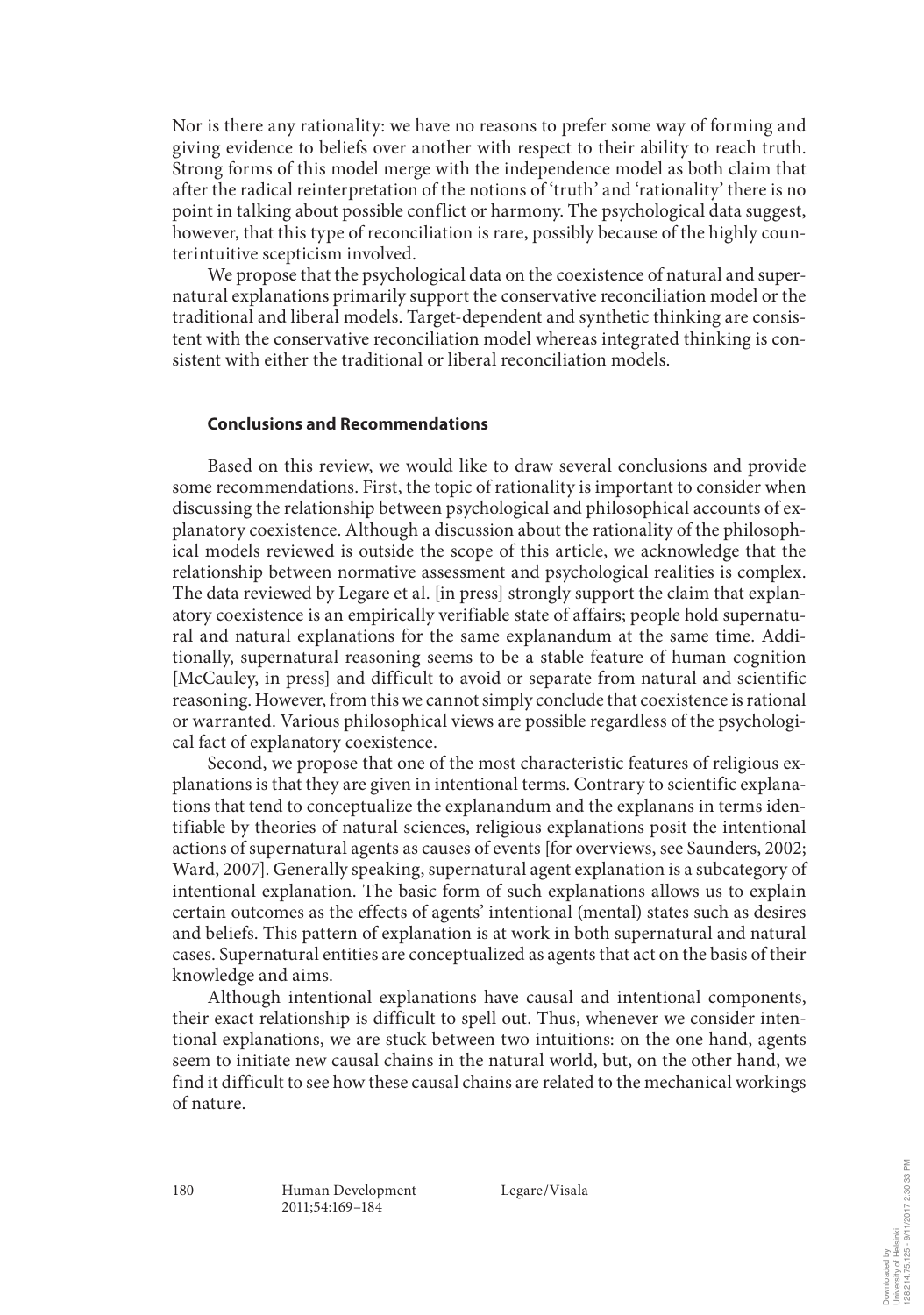This has led some philosophers to make a strong distinction between personal (intentional) explanations that invoke intentional states as explanans and scientific explanations that invoke physical forces and regularities. Furthermore, some philosophers defend the independence of intentional explanations against scientific ones for different reasons; for example, Swinburne [2004] defended personal explanation as dualist whereas Horgan and Woodward [1985] defended it as materialists and folk-psychological realists. Conversely, some strongly naturalist philosophers have argued that intentional explanations should either be amenable to reduction to scientific explanations or be eliminated completely [Churchland, 1988].

 Although these concerns are distinctively philosophical, they nevertheless have consequences for how we conceptualize the relationship between supernatural and natural explanations. Our point here is not that psychological studies should produce or assume one particular solution to these philosophical problems. Instead, we propose that when empirical research is conducted, philosophical questions loom in the background and should influence how the studies are designed and interpreted. It is useful to make these assumptions as transparent as possible.

 Finally, we suggest that psychological accounts of the coexistence of supernatural and natural explanations may be developed further by adopting some of the conceptual resources provided by philosophers of religion, and conversely, that philosophical accounts of religion and science can be informed by psychological data on how people reason about these topics. Overly reductionist interpretations of psychological results can be avoided by examining the philosophical work on the pragmatics of explanation in each of these domains. Philosophical accounts that focus on the utility of different kinds of explanations as answers to different kinds of questions suggest that further psychological research into the contextual factors that influence the implicit contrasts that people adopt in particular situations would be informative. We also suggest that more attention needs to be directed towards the role of intentionality in supernatural explanation. By contrasting supernatural explanations with physical explanations, one sets up only one particular kind of contrast; instead, it may be more useful to examine supernatural explanations for similarities with everyday folk psychological explanations.

 From a psychological perspective, we propose that the total conflict model, the independence model, and the constructivist version of the reconciliation model are not supported by the psychological data. On the one hand, the total conflict model forces its adherents to give up supernatural explanations altogether, which is incompatible with the widespread belief that supernatural explanations answer questions that natural explanations do not answer. On the other hand, the independence model assumes that supernatural explanations are not causal, but that supernatural explanations provide meaning and value. In contrast to this, we propose that many people understand supernatural explanations as genuinely causal explanations (even if they do not have access to the causal mechanisms involved). Finally, the constructivist reconciliation model goes against our intuitions about the existence of the physical world, making it difficult to conceptualize for most people. We propose that the conservative, traditional, and liberal reconciliation models best map onto the types of thinking identified in the psychological research. This suggests that philosophical and theological models along these lines would be perceived to be the most intuitively plausible from a psychological perspective.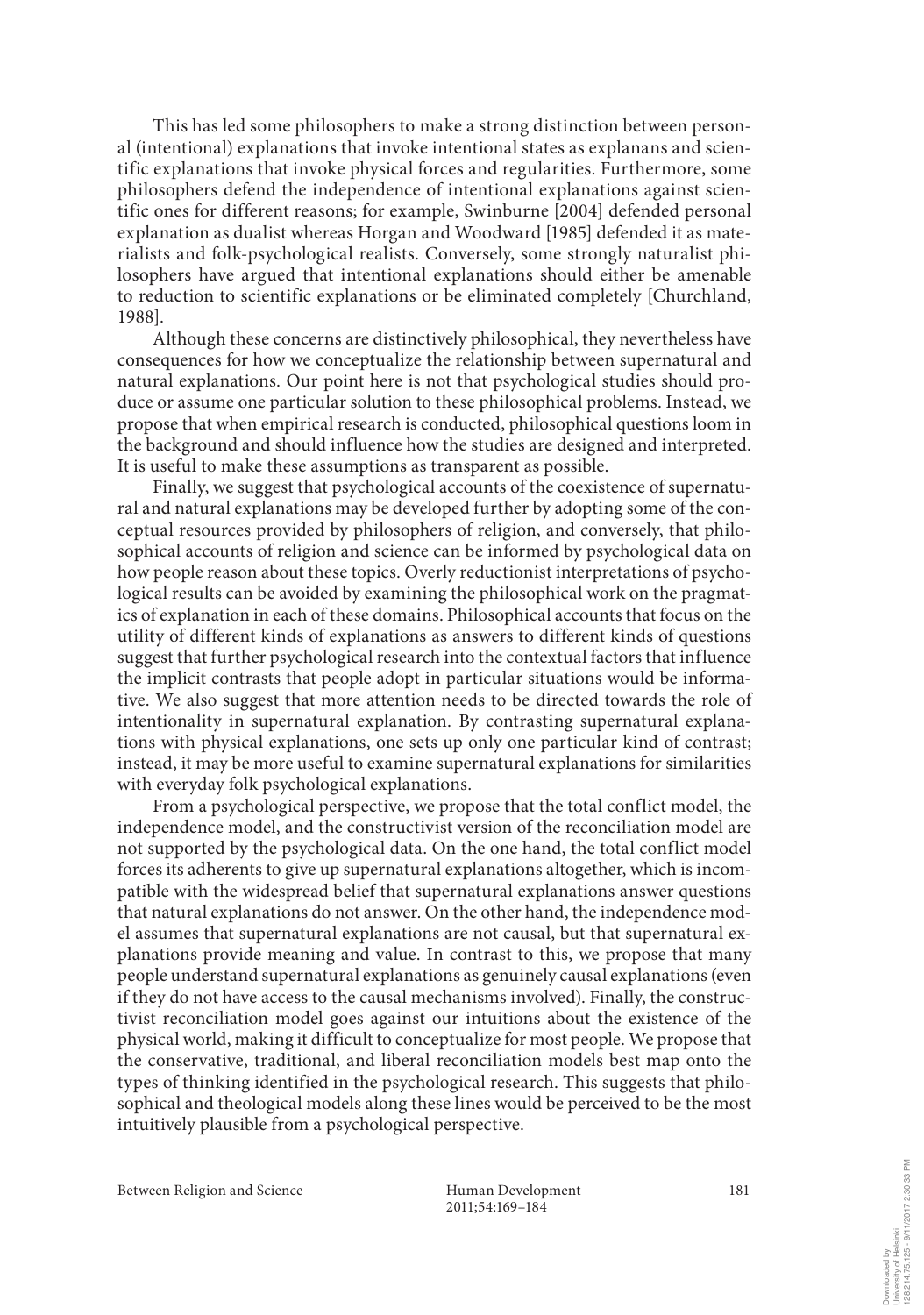Philosophical theories on the religion and science dialogue would also benefit from the psychological data on this topic; information about how people actually reason about the relationship between religious and scientific explanations can inform philosophical work in a number of ways [for an overview, see Lawson, 2005]. Psychological data can inform philosophical theory about what is plausible from the point of view of our everyday intuitions. For example, we propose that some philosophical models of the relationship between religion and science are unrepresentative of human cognition on this topic and thus unlikely to be widely distributed without considerable cultural scaffolding.

 By examining the mutually informative connections between philosophical and psychological accounts of the coexistence of natural and supernatural explanations, we hope to inspire interdisciplinary research on this topic. We propose that emerging psychological accounts of the coexistence of natural and supernatural explanations may be developed further by adopting the conceptual resources provided by philosophers, especially with respect to the topics of explanation and possible theoretical relationships between science and religion. Furthermore, psychological data can inform philosophical accounts by providing information concerning how people reason about this fundamental topic in human cognition.

#### **References**

- Astuti, R., & Harris, P.L. (2008). Understanding mortality and the life of the ancestors in rural Madagascar. *Cognitive Science: A Multidisciplinary Journal, 32,* 713–740.
- Barbour, I. (1972). *Issues in science and religion* . London: SCM Press.
- Barbour, I. (1998). *Religion and science: Historical and contemporary issues.* London: SCM Press.
- Barrett, J. (2000). Exploring the natural foundations of religion. *Trends in Cognitive Sciences, 4,* 29–34.
- Barrett, J. (2004). *Why would anyone believe in God?* Walnut Creek: Altamira Press.
- Boyer, P. (1994). *The naturalness of religious ideas: A cognitive theory of religion* . Berkeley: University of California Press.
- Boyer, P. (2001). *Religion explained: The evolutionary origins of religious thought.* New York: Basic Books.
- Churchland, P. (1988). *Matter and consciousness: A contemporary introduction to the philosophy of mind* . Cambridge: The MIT Press.
- Craver, C. (2007). *Explaining the brain* : *Mechanisms and the mosaic unity of neuroscience* . New York: Oxford University Press.
- Cummins, R. (2000). 'How does it work?' versus 'What are the laws?': Two conceptions of psychological explanation. In F. Keil & R. Wilson (Eds.), *Explanation and cognition* (pp. 117–144). Cambridge: The MIT Press.
- Cupitt, D. (1986). *Life lines* . London: SCM Press.
- Dawkins, R. (2006). *The God-delusion* . London: Bantam Press.
- Dennett, D. (1995). *Darwin's dangerous idea: Evolution and the meanings of life* . London: Allen Lane/ Penguin Books.
- Dennett, D. (2006). *Breaking the spell: Religion as a natural phenomenon* . London: Allen Lane/Penguin Books.
- Draper, P. (2005). God, science, and naturalism. In W. Wainwright (Ed.), *Oxford handbook of philosophy of religion* (pp. 272–303). New York: Oxford University Press.
- Evans, E.M. (2000). The emergence of beliefs about the origins of species in school-age children. *Merrill-*Palmer Quarterly: A Journal of Developmental Psychology, 46, 221-254.
- Evans, E.M. (2001). Cognitive and contextual factors in the emergence of diverse belief systems: Creation versus evolution. *Cognitive Psychology, 42,* 217–266.
- Evans, E.M. (2008). Conceptual change and evolutionary biology: A developmental analysis. In S. Vosniadou (Ed.), *International handbook of research on conceptual change* (pp. 263–294). New York: Routledge.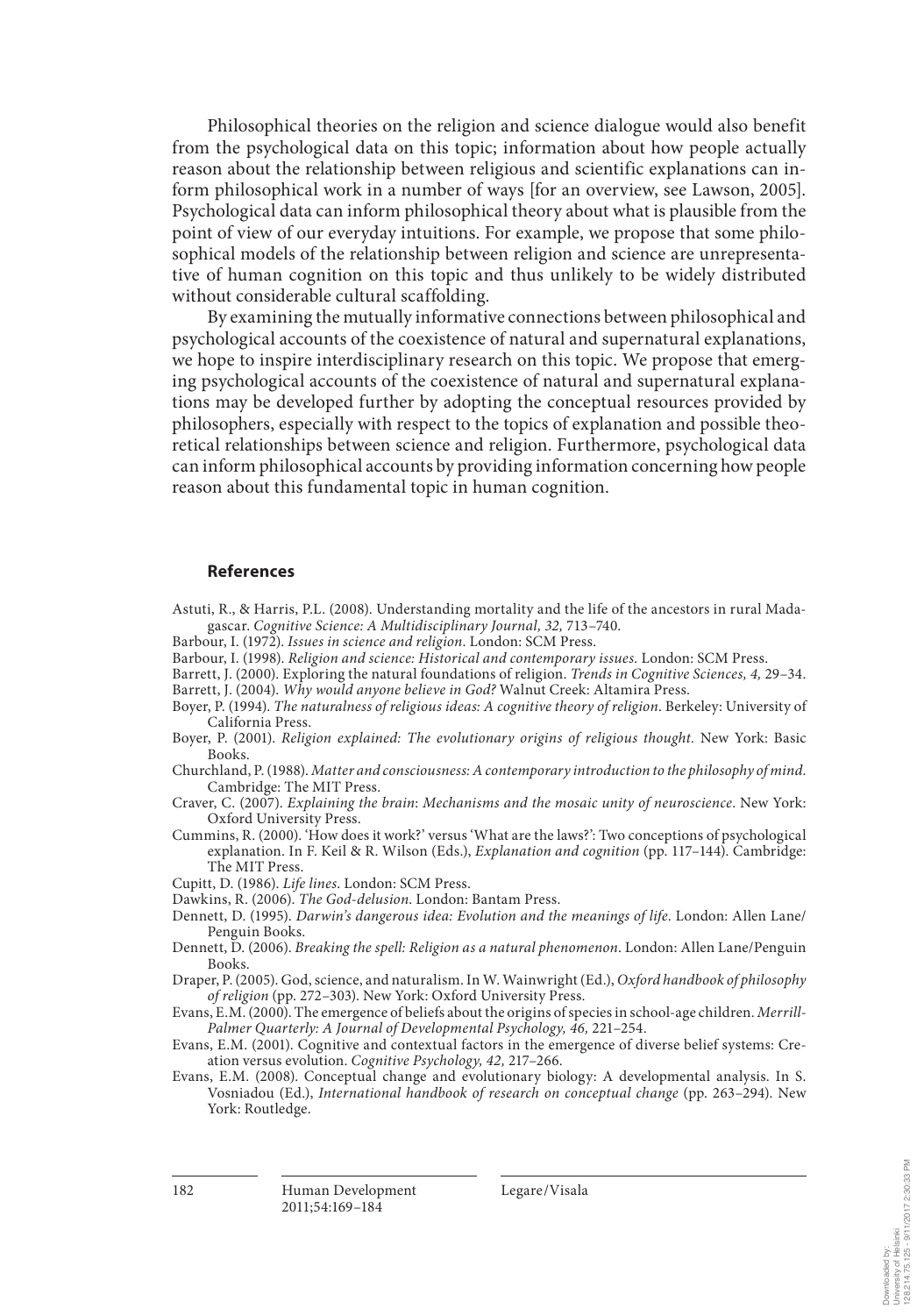- Evans, E.M., Legare, C.H., & Rosengren, K. (2011). Engaging multiple epistemologies: Implications for science education *.* In R. Taylor & M. Ferrari (Eds.), *Epistemology and science education: Understanding the evolution vs. intelligent design controversy.* New York: Routledge.
- Flanagan, O. (2006). Varieties of naturalism. In P. Clayton (Ed.), *Oxford handbook of religion and science* (pp. 430–452). New York: Oxford University Press.
- Frazier, B.N., Gelman, S.A., & Wellman, H.M. (2009). Preschoolers' search for explanatory information within adult-child conversation. *Child Development, 80,* 1592–1611.
- Gallup (2007). Majority of republicans doubt theory of evolution. More Americans accept theory of creationism than evolution. http://www.galluppoll.com/content/?ci=27847.
- Garfinkel, A. (1981). *Forms of explanation: Rethinking questions in social theory* . New Haven: Yale University Press.
- Gopnik, A., & Schulz, L. (Eds.). (2007). *Causal learning: Psychology, philosophy, and computation.* Oxford: Oxford University Press.
- Gould, S.J. (1999). *Rocks of ages: Science and religion in the fullness of life* . New York: Ballantine Publ. Group.
- Harris, P.L., & Giménez, M. (2005). Children's acceptance of conflicting testimony: The case of death. *Journal of Cognition and Culture, 5,* 143–164.
- Harris, P.L., & Koenig, M. (2006). Trust in testimony: How children learn about science and religion. *Child Development, 77,* 505–524.
- Haught, J. (1995). *Science and religion: From conflict to conversation* . New York: Paulist Press.
- Hitchcock, C. (1996). The role of contrasts in causal and explanatory claims. *Synthese, 109,* 369–419.
- Horgan, T., & Woodward, J. (1985). Why folk psychology is here to stay. *The Philosophical Review, 94,* 197–226.
- Kaufman, G. (2004). *In the beginning… creativity* . Minneapolis: Fortress Press.
- Keil, F.C. (2006). Explanation and understanding. *Annual Review of Psychology, 57,* 227–254.
- Lawson, E.T. (2005). A new look at the science-religion dialogue. *Zygon, 4,* 555–563.
- Legare, C.H., Evans, E.M., Rosengren, K.S., & Harris, P.L. (in press). The coexistence of natural and supernatural explanations across cultures and development: The case of origins, illness, and death. *Child Development* .
- Legare, C.H., & Gelman, S.A. (2008). Bewitchment, biology, or both: The coexistence of natural and supernatural explanatory frameworks across development. *Cognitive Science: A Multidisciplinary Journal, 32,* 607–642.
- Legare, C.H., Gelman, S.A., & Wellman, H.M. (2010). Inconsistency with prior knowledge triggers children's causal explanatory reasoning. *Child Development, 81,* 929–944.
- Legare, C.H., Wellman, H.M., & Gelman, S.A. (2009). Evidence for an explanation advantage in naïve biological reasoning. *Cognitive Psychology, 58,* 177–194 *.*
- Lindbeck, G. (1984). *The nature of doctrine: Religion and theology in a postliberal age* . Louisville: Westminster John Knox Press.
- McCauley, R. (2000). The naturalness of religion and the unnaturalness of science. In F.C. Keil & R.A. Wilson (Eds.), *Explanation and cognition* (pp. 61–85). Cambridge: The MIT Press.
- McCauley, R. (in press). *The naturalness of religion and the unnaturalness of science* .
- McGrath, A. (2006). *The order of things: Explorations in scientific theology.* Oxford: Blackwell.
- McGrath, A. (2009). *A fine tuned universe: The quest for God in science and theology* . Louisville: Westminster John Knox Press.
- Nguyen, S., & Rosengren, K. (2004). Causal reasoning about illness: A comparison between Europeanand Vietnamese-American children. *Journal of Cognition and Culture, 4,* 51–78.
- Peacocke, A. (2004). *Creation and the world of science: The re-shaping of belief.* Oxford: Oxford University Press.
- Phillips, D.Z. (2008). *Whose God? Which tradition?: The nature of belief in God* . Aldershot: Ashgate.
- Polkinghorne, J. (1998). *Belief in God in an age of science.* New Haven: Yale University Press.
- Polkinghorne, J. (2008). *Theology in the context of science* . London: SPCK.
- Raman, L., & Gelman, S.A. (2004). A cross-cultural developmental analysis of children's and adults' understanding of illness in South Asia (India) and the United States. *Journal of Cognition and Culture, 4,* 293–317.
- Rosengren, K., Johnson, C.N., & Harris, P.L. (Eds.) (2000). *Imagining the impossible: Magical, scientific, and religious thinking in children.* New York: Cambridge University Press.
- Saunders, N. (2002). *Divine action and modern science.* Cambridge: Cambridge University Press.
- Scott, E.C. (2004). *Evolution vs. creationism*. Westport: Greenwood Press.
- Sperber, D. (1996). *Explaining culture: A naturalistic approach.* Oxford: Blackwell Publishers Ltd.
- Stenmark, M. (2004). *How to relate science and religion: A multidimensional model* . Grand Rapids: William B. Eerdmans.
- Stenmark, M. (2010). Ways of relating science and religion. In P. Harrison (Ed.), *The Cambridge companion to science and religion* (pp. 278–295). Cambridge: Cambridge University Press.